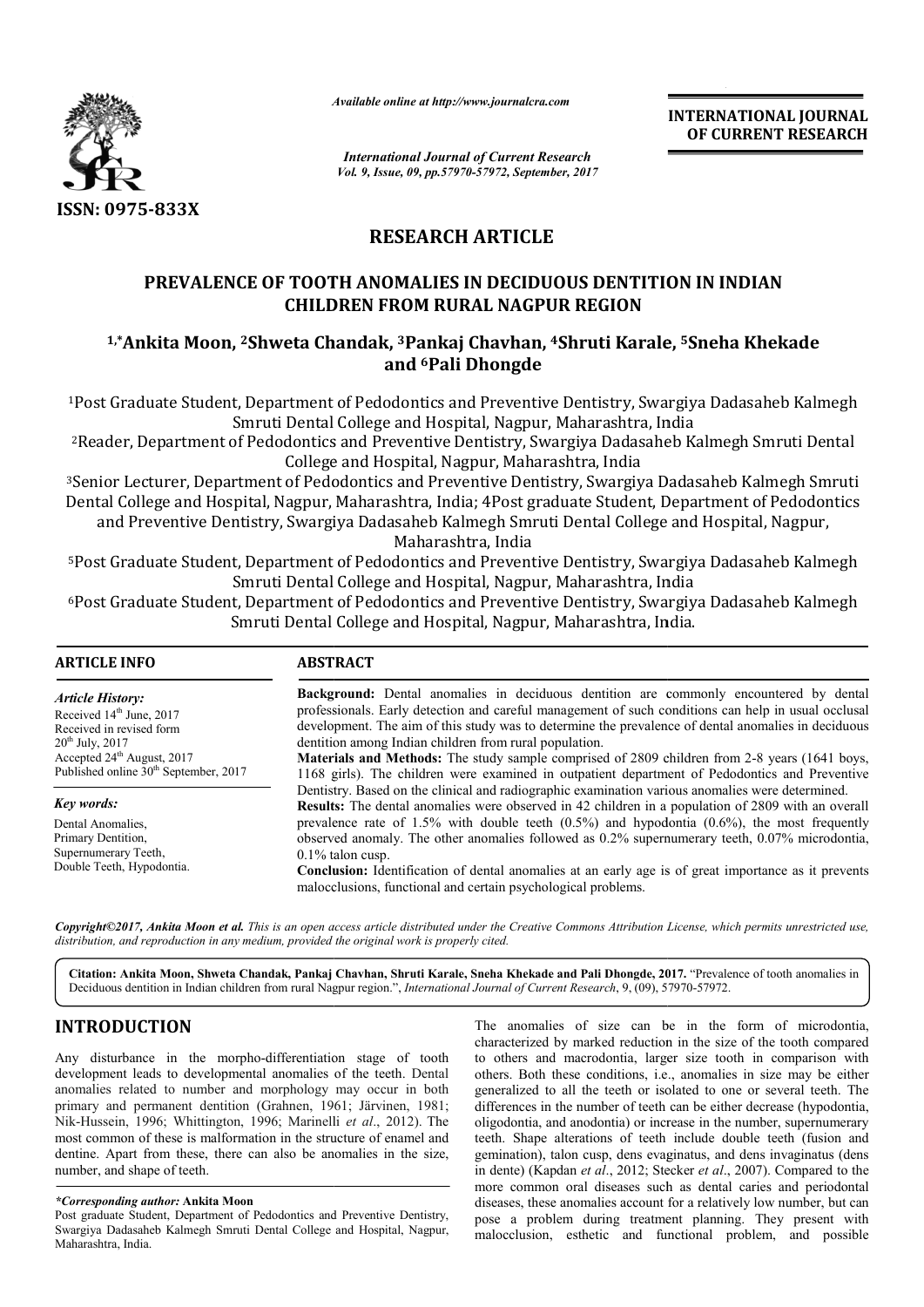disposition to other oral diseases. Hence, their clinical management is usually important and complicated (Afify *et al*., 2012). According to Sarnat and Schour (2000), the growing tooth acts as a biological recorder which provides a precise and permanent record of variations and fluctuations in the tooth matrix and its mineralization. These anomalies may be involving one tooth or generalized to involve all the teeth or they may be present as a part of any systemic disorders or syndromes. Routine radiographic and clinical examination may reveal these dental anomalies. The present study determines the presence of various developmental anomalies through clinical and radiographic examination in the deciduous dentition in a sample of Indian children of rural Nagpur.

## **MATERIALS AND METHODS**

The study was conducted among patients aged 2 to 8 years visiting Department of Pedodontics and Preventive Dentistry, Swargiya Dadasaheb Kalmegh Smruti Dental College and Hospital, Nagpur. Ethical clearance was obtained from the Institutional ethical committee. Purpose of the study was explained to the parents of the patients and informed consent was obtained. All patients attending the outpatient department were screened for the presence of anomalies. A comprehensive clinical examination was carried out to identify the presence of any tooth anomalies such as hyperdontia, hypodontia, talon cusp, double teeth, gemination, concrescence, dens invaginatus, dens evaginatus, macro- and microdontia and taurodontism in the deciduous dentition. A total of 2809 children (1641 boys and 1168 girls) participated in the study over the 18 month period.

#### **Exclusion criteria**

- Patients with syndromes such as Down's syndrome, ectodermal dysplasia, etc.
- Patients having cleft lip and palate.

#### **Clinical examination**

A single examiner carried out the examination in a systematic manner using a plain mouth mirror and a probe. The assessment of the dental anomalies representing variations in tooth size, morphology, and number were recorded according to the criterion given by Kreiborg *et al*. (1994)

- Local microdontia: Single tooth smaller than normal;
- Fusion: Union in dentin and/or enamel between two or more separately developed normal teeth;
- Gemination: Incomplete division of a tooth germ;
- Hypodontia: Absence of one or only a few teeth;
- Hyperdontia: Presence of a supernumerary tooth.

Because the clinical distinction between fusion and gemination is difficult, these were grouped under the term "double teeth" as suggested by Carvalho *et al*. (1998)

### **RESULTS**

The dental anomalies were observed in 42 children in a population of 2809 with an overall prevalence rate of 1.5%.

**Table 1. Distribution of various dental anomalies gender wise**

|               | Total | $\%$    | Male           | $\%$     | Female | $\%$    |
|---------------|-------|---------|----------------|----------|--------|---------|
| Anomalies     | 41    | 1.5%    | 24             | $0.9\%$  | 17     | $0.6\%$ |
| Supernumerary | 05    | $0.2\%$ | 04             | 0.14%    | 01     | 0.04%   |
| Hypodontia    | 17    | $0.6\%$ | 11             | $0.39\%$ | 06     | 0.21%   |
| Double teeth  | 14    | $0.5\%$ | 08             | 0.28%    | 06     | 0.21%   |
| Microdontia   | 02    | 0.07%   | 0 <sub>0</sub> | 00       | 02     | 0.07%   |
| Talons cusp   | 03    | $0.1\%$ | 01             | 0.04%    | 02     | 0.07%   |

**Inference:** The distribution of anomalies was found to be 0.9% and 0.6% in boys and girls respectively. Hypodontia and double teeth were most common observed anomalies.

|               | Upper | Lower          | unilateral | <b>Bilateral</b> |
|---------------|-------|----------------|------------|------------------|
| Supernumerary | 05    | 00             | 04         |                  |
| Hypodontia    | 09    | 08             | 07         | 10               |
| Double teeth  | 11    | 0 <sup>3</sup> | 14         | 00               |
| Microdontia   | 02    | 00             | 01         |                  |
| Talons cusp   |       | ∩ว             | በ3         | W)               |

**Inference:** The dental anomalies were found to be more commonly present in the maxillary arch compared to the mandibular arch and unilateral in nature.

#### **DISCUSSION**

In the present study, dental anomalies in the primary dentition as a whole were found to be around 1.5% of the sample screened. Only a few studies have been published with the reference to the dental anomalies in the primary dentition with a variable prevalence ranging from 0.5 to 7% as reported by Grahnen and Granath (1961), Kapdan, (2000) Menczer (1955), Magnusson (1984), Jones *et al*. (1993) A wide range in the prevalence may be due to the differences in the methodology and the study population. In the present study, boys showed higher anomalies than girls as similarly observed by Salcidogarcía (Salcido-garcía *et al*., 2004). We found 0.6% of sample of children had hypodontia and 0.5% double teeth collaborating with the findings of Carvalho *et al*. (1998) and Brook (2004). Jorgenson, (1980) stated that hypodontia to be a common trait in the modern population followed by fused teeth. The prevalence was found to be higher in boys than girls though not statistically significant which was in accordance with Paulo Floriani Kramer, Kapdan *et al*. (2012) Lateral incisor bilaterally was the most common tooth involved with no preference to maxillary or mandibular arch. Hypodontia in primary dentition frequently presented with hypodontia in succedaneous permanent dentition as observed by Marinelli<sup>5</sup>, Brook (1970), Kramer (2008) but a contrasting possibility was put forth by Marinelli *et al*. (2012) stating that hypodontia in primary dentition not be followed by hypodontia in permanent dentition owing to the complex multifactorial etiology.

The prevalence of hyperdontia/supernumerary teeth was found to be 0.2% in the current study. Range of 0.07 to 1.7% was observed by Chen (2010), Brook, (1970) Kapdan, (2012) Ravn, (1971), Magnusson (1984), Yonezu, (1997) in the primary dentition. Supernumerary teeth are the teeth additional to those of the normal series. It has been reported in the literature as most commonly observed in the maxillary anterior region (Grahnen *et al*., 1961; Ravn, 1971; Hagman, 1988; Gellin, 1984; Järvinen, 1981; Luten, 1967). In the present study, the supernumerary teeth observed were conical in shape and frequently present in the midline region. Salcido- Gracia<sup>15</sup> reported a higher prevalence in males than females and the same was noted in the present study. It is reported that children with supernumerary in primary dentition may present with similar condition in the permanent dentition (Grahnen, 1961; Järvinen, 1981; Whittington, 1996; Ravn, 1971) but a contrasting view was put forth by Marinelli *et al*. (2012) that supernumerary of primary dentition are not to be considered as risk factor for hyperdontia in the permanent dentition. Supernumerary and agenesis of teeth was observed by Ranta simultaneously more often in permanent dentition than in primary dentition (Ranta, 1988). Double teeth is a collective term used for germination and fusion. In the present study a prevalence of 0.5% of double teeth was observed in the primary dentition. The location of fused teeth (Grahnen, 1961; Clyton, 1956) i.e maxillary anterior region and the unilateral occurrence of teeth (Grahnen, 1961; Whittington, 1996; Jones *et al*., 1993; Ravn, 1971) collaborate with the previous findings. The central incisor and lateral incisor were the fused teeth most commonly observed. The double teeth usually affect the esthetics, may lead to crowding and difficulty in eruption of